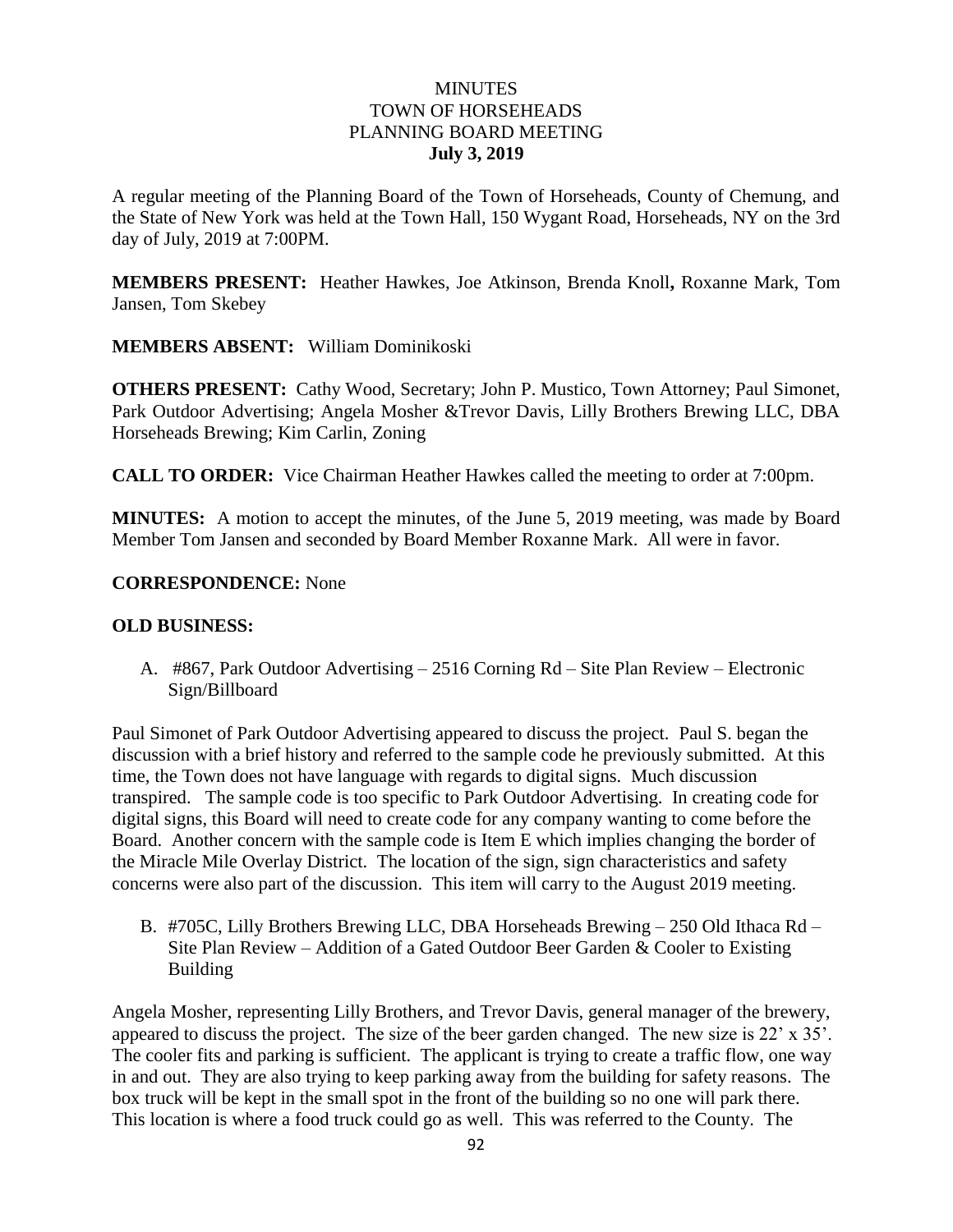Board reviewed and discussed all eleven (11) questions of Part 2 of the SEQR for item #705C. The response to each question is as follows:

- 1. No, material conflict with the adopted land use plan or zoning regulations. The project is zoned Commercial and is a permitted use under the existing zoning ordinance.
- 2. No, the projects are consistent with use. The projects will have minimal/small impact upon the land use.
- 3. No, will action impair the character or quality of the existing community. The projects may improve the existing community.
- 4. No, action will have an impact on the environmental characteristics that caused the establishment of a Critical Environment Area (CEA). There are no CEAs located in Chemung County.
- 5. No, action will result in an adverse change in the existing level of traffic or affect existing infrastructure for mass transit, biking or walkway. The level of service will have minimal/small impact upon the community.
- 6. No, action will cause an increase in the use of energy and it fails to incorporate reasonably available energy conservation or renewable energy opportunities. New York State's energy code requirements must be followed.
- 7. No, action will impact existing public or private water supplies or public or private wastewater treatment utilities beyond the current ability of the suppliers to accommodate.
- 8. No, impact on the character or quality of important historic, archaeological, architectural or aesthetic resources.
- 9. No, adverse impact upon natural resource. No wetlands in the area.
- 10. No, increase in the potential for erosion, flooding or drainage problems. All drainage must be kept on property during and after construction.
- 11. No, action would create a hazard to environmental resources or human health.

Part 3 of the SEQR is the Lead Agency's determination of significance summary. As a result, of the discussion of Part 2 of the SEQR, the Planning Board determined, based on the information and analysis above the proposed actions will not result in any significant adverse environmental impacts. Vice Chairman Heather Hawkes check marked the appropriate box, signed and dated the SEQR, July 3, 2019. This project was classified as an unlisted action by the Planning Board in accordance with the State Environmental Review. It will not have any significant adverse environmental impacts.

**A motion to Accept SEQR was made by:** Board Member Tom Jansen and Seconded by Board Member Brenda Knoll.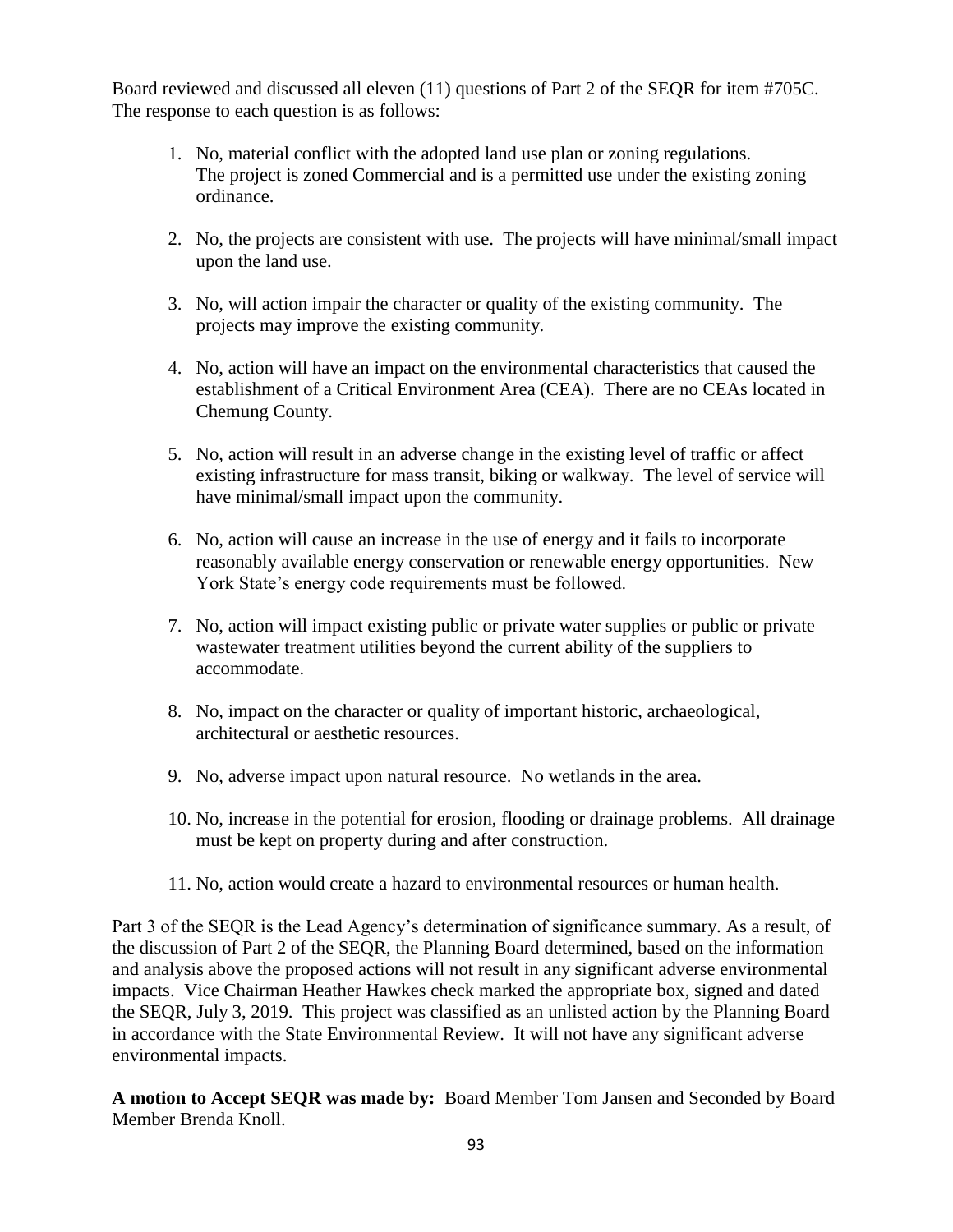### **RESOLUTION #9 OF 2019**

## **RESOLUTION TO APPROVE #705C, LILLY BROTHERS BREWING LLC, DBA HORSEHEADS BREWING – 250 OLD ITHACA ROAD – FINAL SITE PLAN REVIEW – ADDITION OF A GATED OUTDOOR BEER GARDEN & POLE BARN/ WALK-IN COOLER TO EXISTING BUILDING**

Motion by: Board Member Tom Jansen Seconded by: Board Member Brenda Knoll

**WHEREAS,** Lilly Brothers Brewing LLC, DBA Horseheads Brewing, made application for Site Plan Review for the addition of a gated outdoor beer garden & pole barn/walk-in cooler to the existing building, 250 Old Ithaca Rd, by way of application, dated, May 16, 2019, SEQR, dated May 16, 2019, diagram received May 20, 2019, marked received as "A" and Tax Map, received May 20, 2019, dated November 29, 2018, Job #13712.06, marked received as "A", and

**WHEREAS**, the location is zoned Commercial, and

**WHEREAS,** on June 5, 2019, Angela Mosher, representing Lilly Brothers, and Trevor Davis, general manager of the brewery, appeared before the Planning Board and a discussion was held, and

**WHEREAS,** the 22' x 35' beer garden will be located on the east side of the existing building next to the tasting room, and

**WHEREAS,** the 20' x 30' pole barn/walk-in cooler will be located on the west side of the existing building

**WHEREAS,** fencing would be approximately chest height, there will be one outdoor speaker and parking is sufficient, and

**WHEREAS,** Lilly Brothers liquor license, for this change, is pending, and

**WHEREAS,** this project was referred to the Chemung County Planning Board, and

**WHEREAS,** on July 3, 2019, Angela Mosher, representing Lilly Brothers, and Trevor Davis, general manager of the brewery, appeared before the Planning Board and a discussion was held, and

**WHEREAS,** Angela Mosher presented to Board Members an updated site plan, revised date June 11, 2019, titled Lilly Property Holdings, LLC, marked received as "B", Job #13712.07, and

**WHEREAS,** on July 3, 2019, after review of the SEQR, the Planning Board, as lead agency, has determined the project is an unlisted action and will not have a coordinated review pursuant to Part 617, Article 8 (SEQRA) of Environmental Conservation Law and project will not have a significant adverse environmental impact. A negative declaration is issued for project, and

**WHEREAS,** the Planning Board has duly considered the same, and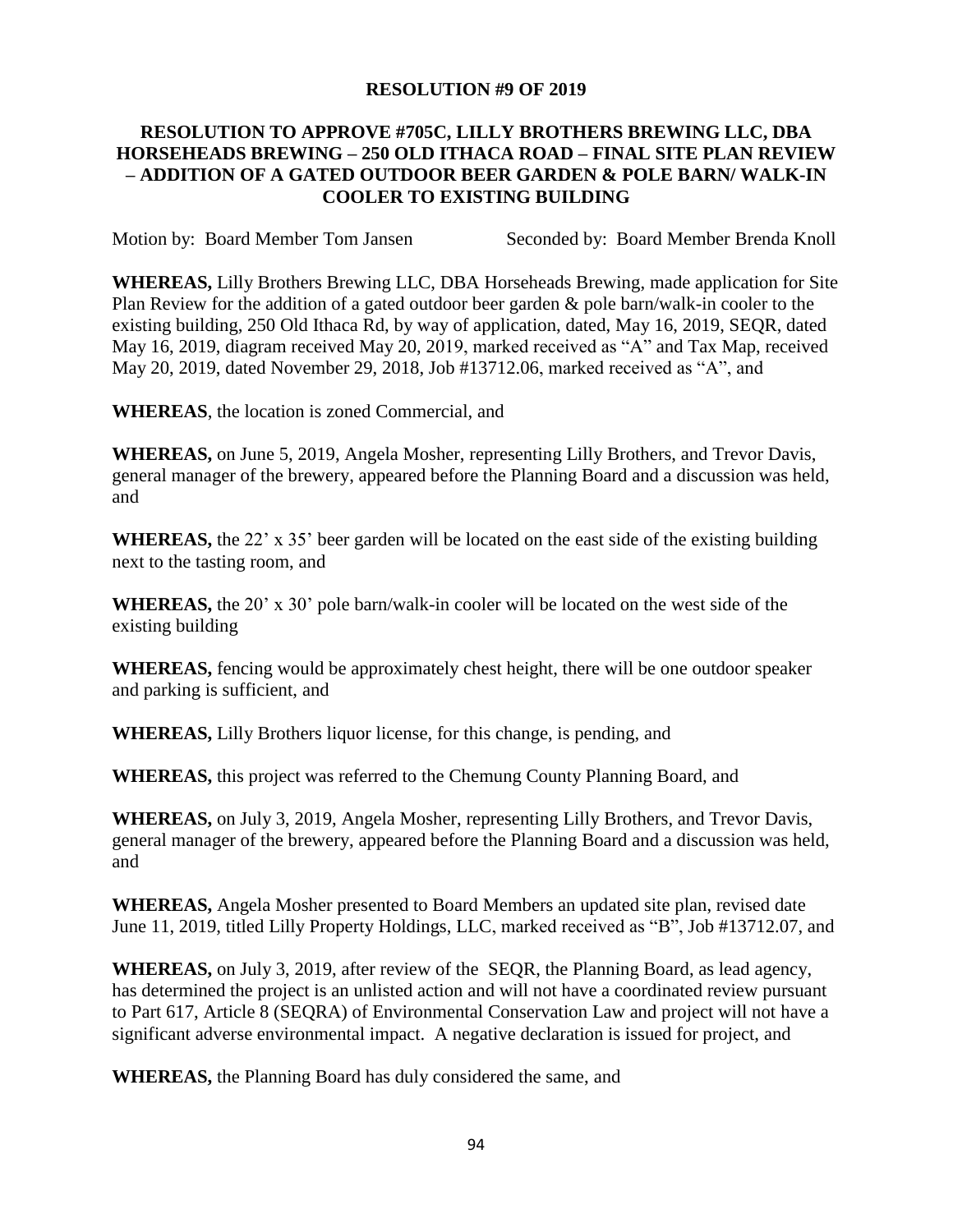**NOW, THEREFORE, BE IT RESOLVED,** the Planning Board of the Town of Horseheads, approves Lilly Brothers Brewing LLC, DBA Horseheads Brewing, application for Site Plan Review for the addition of a gated outdoor beer garden  $\&$  pole barn/walk-in cooler to the existing building, 250 Old Ithaca Rd, Tax Map, revised date June 11, 2019, Job #13712.07, marked received as "B", diagram received July 8, 2019, marked received as "B" and approved without modification except authorized by this Board contingent upon the following conditions:

1. All drainage to remain on site.

**AYES:** (6) Hawkes, Atkinson, Knoll, Mark, Jansen, Skebey **NAYES:** (0)

C. #870, Referral from Town Board – Old Ithaca Rd, Level Acres – Business Zoned – Possible PUD

The Board discussed what areas to review for PUD development. The Board also discussed difficulties some properties are trying to address. For example, the mobile home park is having septic troubles. The size of replacement mobile homes in proportion to the lot size is also a very big concern. This item will be discussed at the Town Board Level. This item will carry to the August 2019 meeting.

## **NEW BUSINESS:**

A. #871, Referral from Town Board – 625 Breesport Rd & 81 Jackson Creek Rd – TH02 Residence A Zoned – Possible PUD

By way of letter, dated June 3, 2019, addressed to the Horseheads Town Board, applicants Kim Carlin and Gayle Parsons, submitted a re-zoning request for 625 Breesport Road and 81 Jackson Creek Road. The Town Board held a meeting June 12, 2019 and by way of Resolution #90 of 2019, referred this request to the Planning Board for review. Zoning is currently TH02 Residence A. Kim Carlin appeared to discuss the project. These properties adjoin each other and total approximately 50.4 acres. Kim Carlin and Gayle Parsons are interested in purchasing these properties to build businesses which would require the zoning to be changed. Brenda Knoll handed to Board Members an aerial view of the properties.

A Farmer's Market/Crafter's Market is intended for 625 Breesport Road. The Farmer's Market will house a minimum of 100 venders. Many of whom would be local farmers and crafters. There will be food venders, picnic tables and local talent in an "open mic" type atmosphere. Family oriented. The Farmer's Market will be seasonal. It would be open approximately 3 days a week to include weekends.

The Event Center is intended for 81 Jackson Creek Road. It will be a barn type building, maybe 2 stories, which will cater to weddings, corporate events and other special occasions. Hours of operation would probably be semi seasonal and mostly weekends. Landscaping around the building will be done to encourage photo opportunities and walking trails. The Event Center would hold approximately 300 people.

Tom Skebey explained NYS will require a special sprinkler system for over 300 people. John P. Mustico explained, this meeting is basically a pre-application conference. There are several